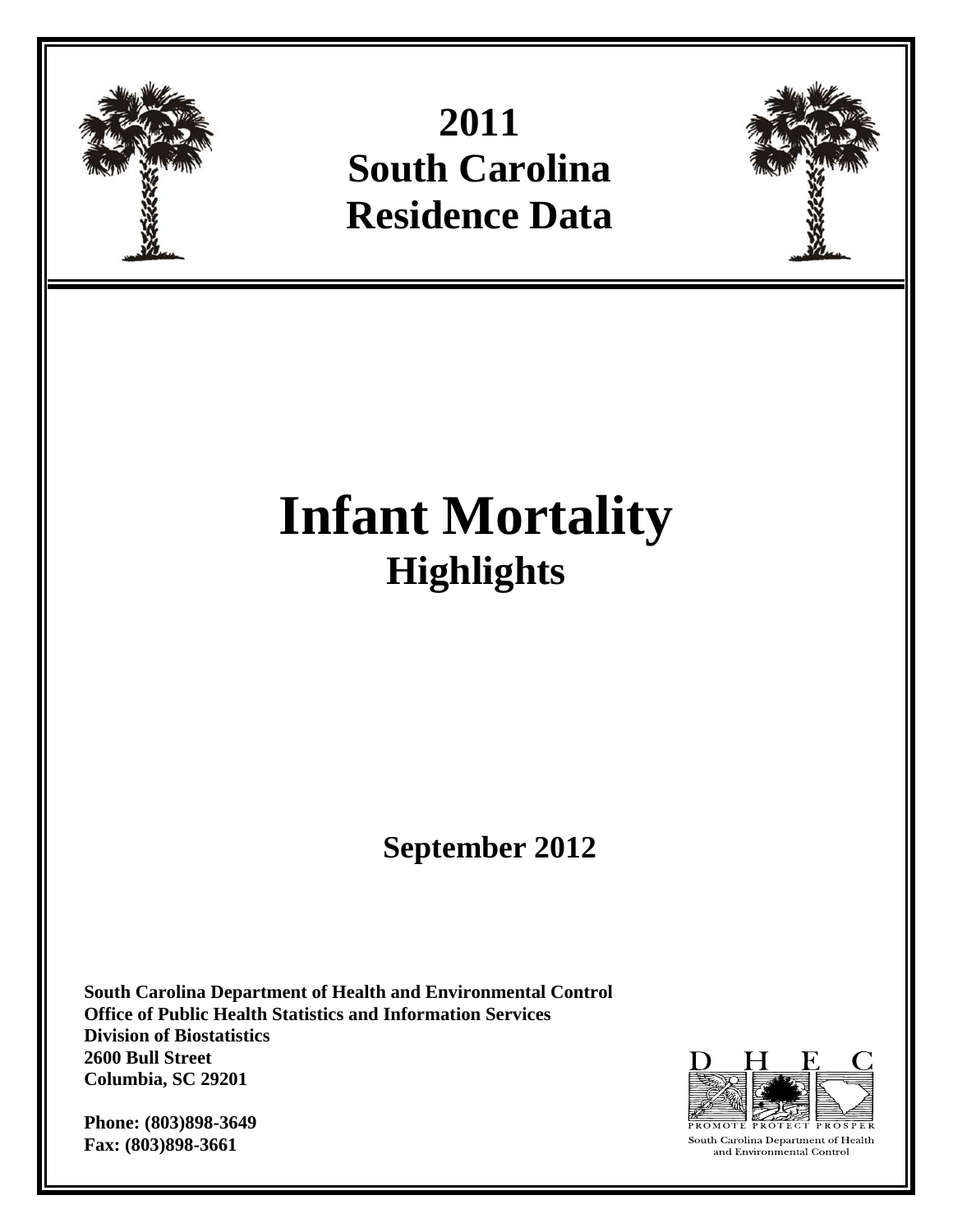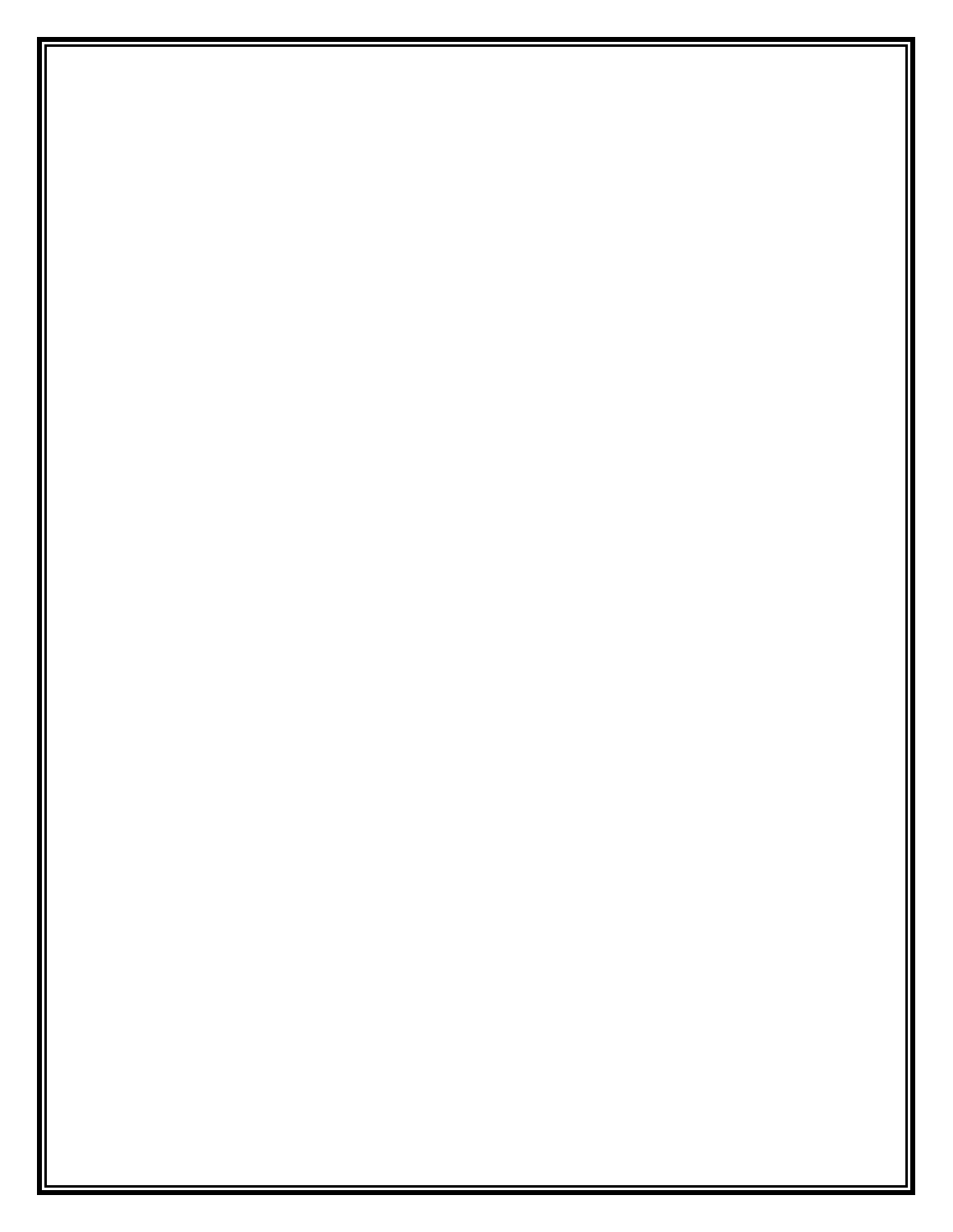### **Highlights of 2011 Infant Mortality**

#### **1. Changes from 2010 to 2011 in SC**:

The 2011 South Carolina infant mortality rate is 7.4 infant deaths per 1,000 live births, unchanged from the previous year's rate. When broken down by race there is a 9.1% decrease in the rate for the White race group from 5.5 per 1,000 live births in 2010 to 5.0 in 2011 and a 8.3% increase in Black and Other group from a rate of 10.9 per 1,000 live births in 2010 to 11.8 per 1,000 live births in 2011.

The neonatal mortality rate for White infants decreased by 15.5% from the last year. The neonatal mortality rate for Black & Other increased by 7.1%. Thus, the neonatal mortality for all races decreased by 4.3% from 4.6 in 2010 to 4.4 in 2011.

The postneonatal mortality rate for White infants did not change compared to the rate in 2010 and the postneonatal mortality rate for Black and Other increased by 10.3% from 2010. The overall postneonatal mortality for all races increased by 3.6% to a rate of 2.9 deaths per 1,000 live births in 2011.

| <b>Neonatal Mortality</b>     |         |          |               |  |  |  |  |  |  |  |
|-------------------------------|---------|----------|---------------|--|--|--|--|--|--|--|
| Year                          | Total   | White    | Black & Other |  |  |  |  |  |  |  |
| 2010                          | 4.6     | 3.3      | 7.0           |  |  |  |  |  |  |  |
| 2011                          | 4.4     | 2.8      | 7.5           |  |  |  |  |  |  |  |
| <b>Percent Change</b>         | $-4.3%$ | $-15.2%$ | 7.1%          |  |  |  |  |  |  |  |
| <b>Postneonatal Mortality</b> |         |          |               |  |  |  |  |  |  |  |
| Year                          | Total   | White    | Black & Other |  |  |  |  |  |  |  |
| 2010                          | 2.8     | 2.2      | 3.9           |  |  |  |  |  |  |  |
| 2011                          | 2.9     | 2.2      | 4.3           |  |  |  |  |  |  |  |
| <b>Percent Change</b>         | 3.6%    | 0.0%     | 10.3%         |  |  |  |  |  |  |  |

#### Table 1. Neonatal and Postneonatal Mortality Rates<sup>1</sup> by Race<sup>2</sup>

Notes: <sup>1</sup>Rates per 1,000 live births <sup>2</sup>Race of mother

#### **2. IMR Disparity and Trends in US and Select States:**

| Table 2. IMR by race in US and select states |  |  |  |  |
|----------------------------------------------|--|--|--|--|
|                                              |  |  |  |  |

|                       |       | 2008  |              |       | 2009  |              |       | 2010  |              |       | 2011  |              |
|-----------------------|-------|-------|--------------|-------|-------|--------------|-------|-------|--------------|-------|-------|--------------|
|                       | Total | White | <b>Black</b> | Total | White | <b>Black</b> | Total | White | <b>Black</b> | Total | White | <b>Black</b> |
| <b>United States</b>  | 6.6   | 5.5   | 12.7         | 6.4   | 5.3   | 12.6         | 6.1   | 5.2   | 11.6         | 6.0   | 5.1   | 11.4         |
| <b>South Carolina</b> | 8.0   | 6.1   | 11.7         | 7.1   | 5.2   | 11.1         | 7.4   | 5.5   | 11.3         | 7.4   | 5.0   | 12.2         |
| Alabama               | 9.5   | 7.6   | 14.1         | 8.2   | 6.2   | 13.3         | 8.7   | 6.6   | 13.7         | 8.1   | 6.1   | 13.0         |
| Georgia               | 8.0   | 7.3   | 13.8         | 6.8   | 4.6   | 12.5         | 6.3   | 5.7   | 10.0         |       |       |              |
| <b>Mississippi</b>    | 9.9   | 7.4   | 13.1         | 10.0  | 7.0   | 13.6         | 9.6   | 6.4   | 13.8         | 9.4   | 6.5   | 13.2         |
| North Carolina        | 8.2   | 6.0   | 14.7         | 7.9   | 5.4   | 15.8         | 7.0   | 5.3   | 12.7         | 7.2   | 5.5   | 12.9         |
| <b>Tennessee</b>      | 8.0   | 6.1   | 15.0         | 8.0   | 6.0   | 16.0         |       |       |              |       |       |              |

\*Total may include unknown race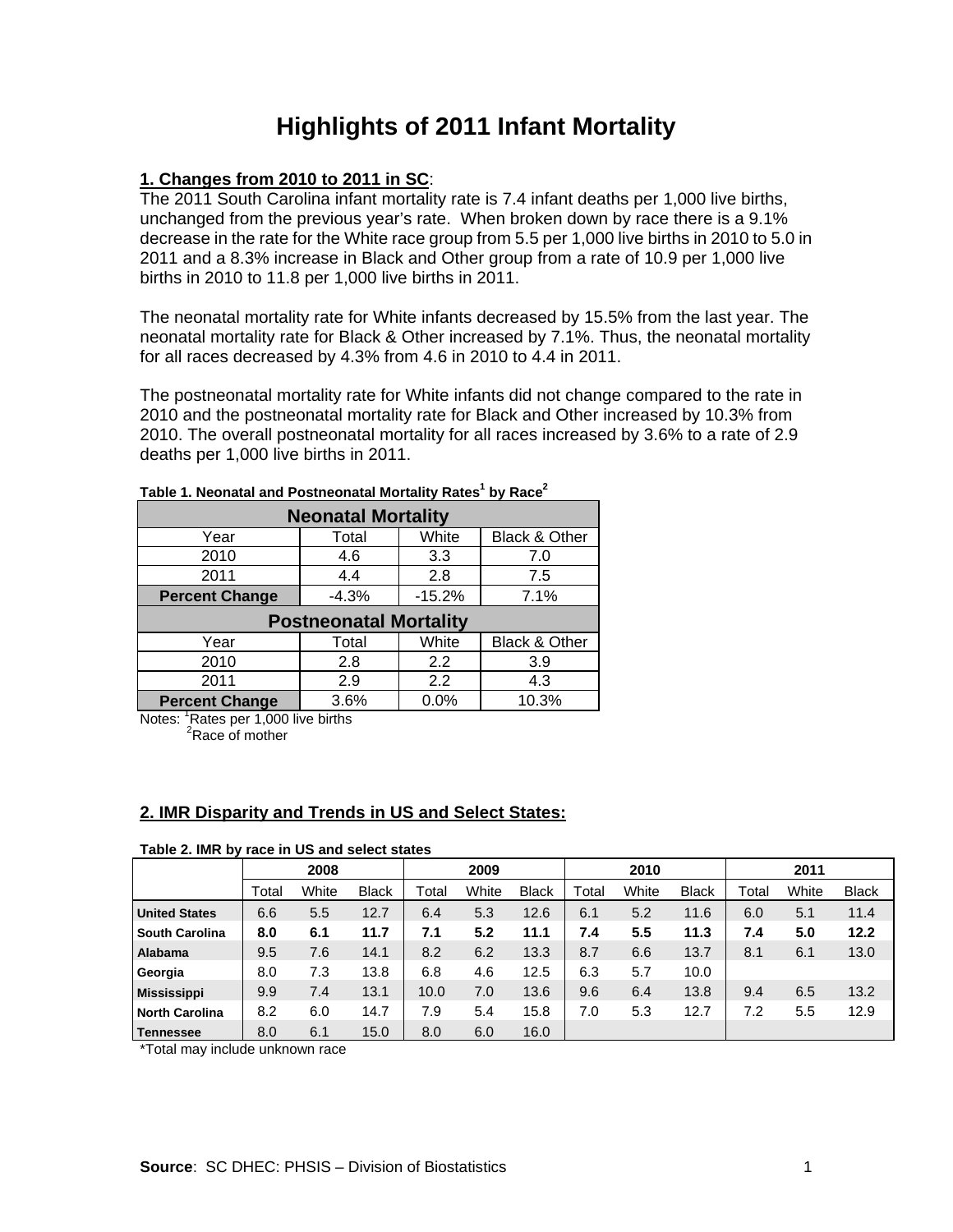#### **3. Leading cause of infant deaths in 2011**:

The top two leading causes of infant death remain the same as in 2010. In descending order for 2011, they are,

- "Congenital malformations, deformations, etc. (ICD-10 codes Q00-Q99)"
- "Disorders related to short gestation and low birthweight (ICD-10 code P07)".

Infant death caused by "Congenital malformations, deformations, etc. (ICD-10 codes Q00-Q99)" increased by 1.3% in 2011 from 75 in 2010 to 76 in 2011. The cause "Disorders related to short gestation and low birthweight (ICD-10 code P07)" increased by 1.6% from 62 in 2010 to 63 in 2011.

. The third leading cause in 2011 is again

"Sudden infant death syndrome (ICD-10 code R95)"

The number of Infant deaths caused by "Sudden infant death syndrome (ICD-10 code R95)" decreased by 8.2% from 49 in 2010 to 45 in 2011.

| Cause of Infant Death Ranked by 2011 Data (ICD-10 Codes)                | 2010 | 2011 | % Change |
|-------------------------------------------------------------------------|------|------|----------|
| <b>Total Infant Death</b>                                               | 430  | 423  | $-1.6\%$ |
| Congenital malformations, deformations, etc. (Q00-Q99)                  | 75   | 76   | 1.3%     |
| Disorders related to short gestation and low birthweight, NEC (P07)     | 62   | 63   | 1.6%     |
| Sudden infant death syndrome (R95)                                      | 49   | 45   | $-8.2%$  |
| Accidents (V01-X59, Y85-Y86)                                            | 32   | 30   | $-6.3%$  |
| Fetus and newborn affected by maternal complications of pregnancy (P01) | 19   | 29   | 52.6%    |
| Newborn affected by complication of placenta, etc. (P02)                | 14   | 20   | 42.9%    |
| Diseases of circulatory system (I00-I99)                                | 16   | 17   | 6.3%     |
| Respiratory distress of newborn (P22)                                   | 4    | 14   | 250.0%   |
| Bacterial sepsis of newborn (P36)                                       | 14   | 10   | $-28.6%$ |
| Necrotizing enterocolitis of newborn (P77)                              | 9    | 9    | $0.0\%$  |
| All other causes                                                        | 136  | 110  | $-19.1%$ |

#### **4. Infant Mortality Rate to Hispanic Mother**

Infant mortality rate to Hispanic mother in 2011 is 5.8 per 1,000 live births, a 21.7% increase from the previous year.

#### **Table 4. Infant mortality rate to Hispanic mother**

| Year                  | <b>Births</b> | <b>Deaths</b> | Rate  |
|-----------------------|---------------|---------------|-------|
| 2010                  | 5.034         | 24            | 4.8   |
| 2011                  | 4.826         | 28            | 5.8   |
| <b>Percent Change</b> | $-4.1%$       | 16.7%         | 21.7% |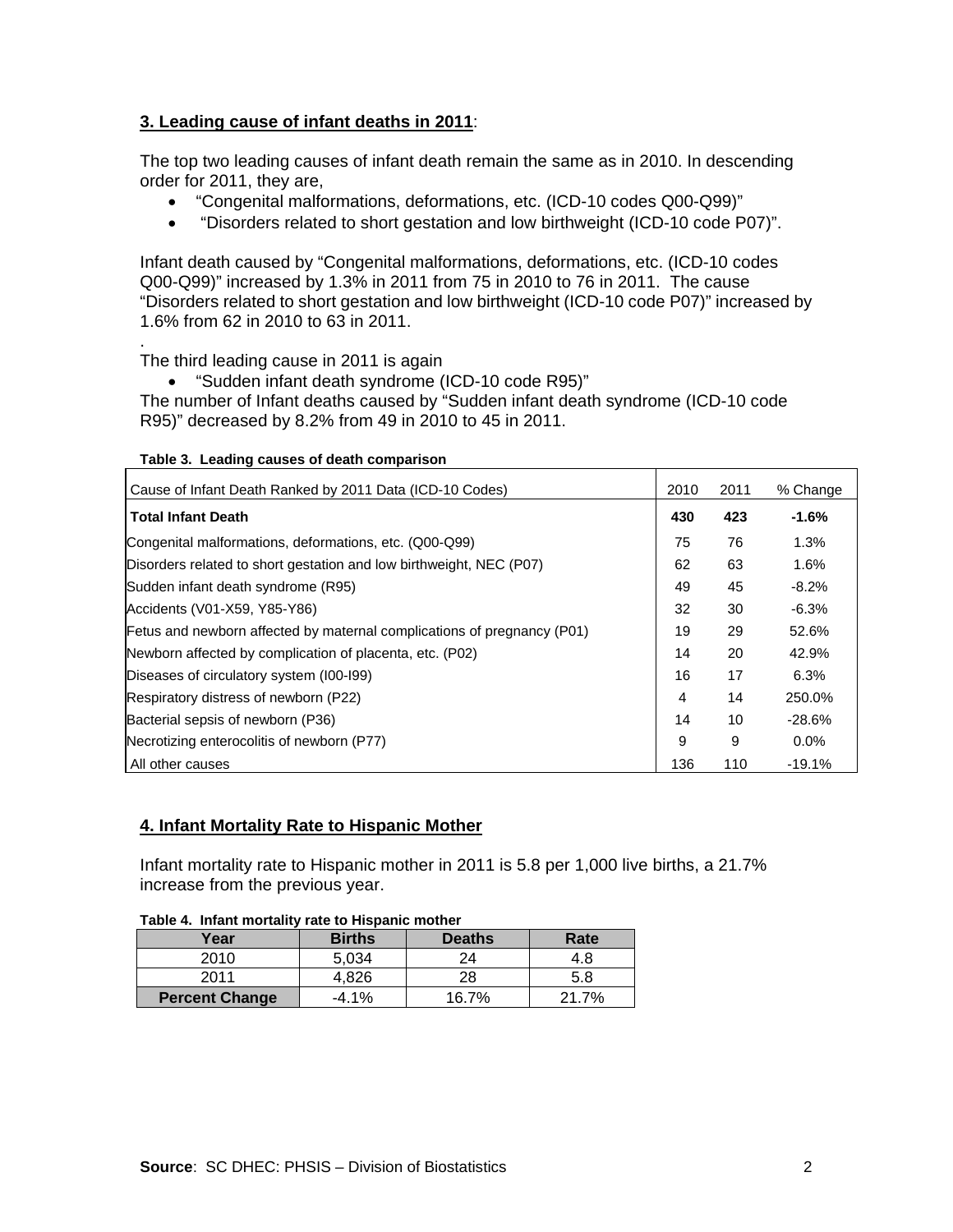#### **5. Breakdown of Infant Deaths due to Accidents**

|                                                 | 2005 | 2006 | 2007 | 2008 | 2009 | 2010 | 2011 | <b>Total</b><br>$(2005 - 2011)$ |
|-------------------------------------------------|------|------|------|------|------|------|------|---------------------------------|
| Accidental suffocation and strangulation in bed | 14   | 22   | 34   | 37   | 22   | 25   | 21   | 175                             |
| Other accidental threats to breathing           | 4    | 5    | 2    | 2    | 3    | 2    | 2    | 20                              |
| Transportation                                  | 3    |      | 3    |      | 5    |      | 3    | 17                              |
| Drowning                                        | 4    |      | 0    | 0    | 0    |      |      |                                 |
| Poison                                          | 2    |      |      | 0    |      |      |      | 6                               |
| Other accidents                                 |      | 2    | 3    |      | 2    | 4    | 2    | 15                              |

#### **Table 5. Breakdown of Infant Deaths due to Accidents**

#### **6. Trends in Multiple Births in SC**

#### **Table 6. Multiple birth trends in SC, 2007–2011, All Race**

| Year  | <b>Births</b> | Singleton Singleton<br>Deaths | Infant<br>Mortality<br>Rate* | Twin<br><b>Births</b> | Twin<br>Deaths | Infant<br>Mortality<br>Rate* | Higher<br>Order<br>(3+)<br><b>Births</b> | Higher<br>Order<br>$(3+)$<br><b>Deaths</b> | Infant<br>Mortality<br>Rate* | Total<br>Births** | Total<br>Deaths** | Infant<br><b>Mortality</b><br>Rate* |
|-------|---------------|-------------------------------|------------------------------|-----------------------|----------------|------------------------------|------------------------------------------|--------------------------------------------|------------------------------|-------------------|-------------------|-------------------------------------|
| 2007  | 60,783        | 473                           | 7.8                          | 2,059                 | 63             | 30.6                         | 91                                       |                                            | 11.0                         | 62.933            | 538               | 8.5                                 |
| 2008  | 60,954        | 420                           | 6.9                          | 2.071                 | 75             | 36.2                         | 52                                       | 9                                          | 173.1                        | 63.077            | 504               | 8.0                                 |
| 2009  | 58,515        | 377                           | 6.4                          | 2.072                 | 48             | 23.2                         | 95                                       | 4                                          | 42.1                         | 60.682            | 430               | 7.1                                 |
| 2010  | 56,393        | 382                           | 6.8                          | ,867                  | 43             | 23.0                         | 65                                       | 5                                          | 76.9                         | 58.325            | 430               | 7.4                                 |
| 2011  | 55,343        | 358                           | 6.5                          | .915                  | 65             | 33.9                         | 80                                       |                                            | 0.0                          | 57,338            | 423               | 7.4                                 |
| Total | 291,988       | 2,010                         | 6.9                          | 9,984                 | 294            | 29.4                         | 383                                      | 19                                         | 49.6                         | 302,355           | 2,325             | 7.7                                 |

\* Rates per 1,000 births. Rates calculated with 20 or fewer deaths are unreliable and should be used cautiously.

\*\* Includes unknown plurality